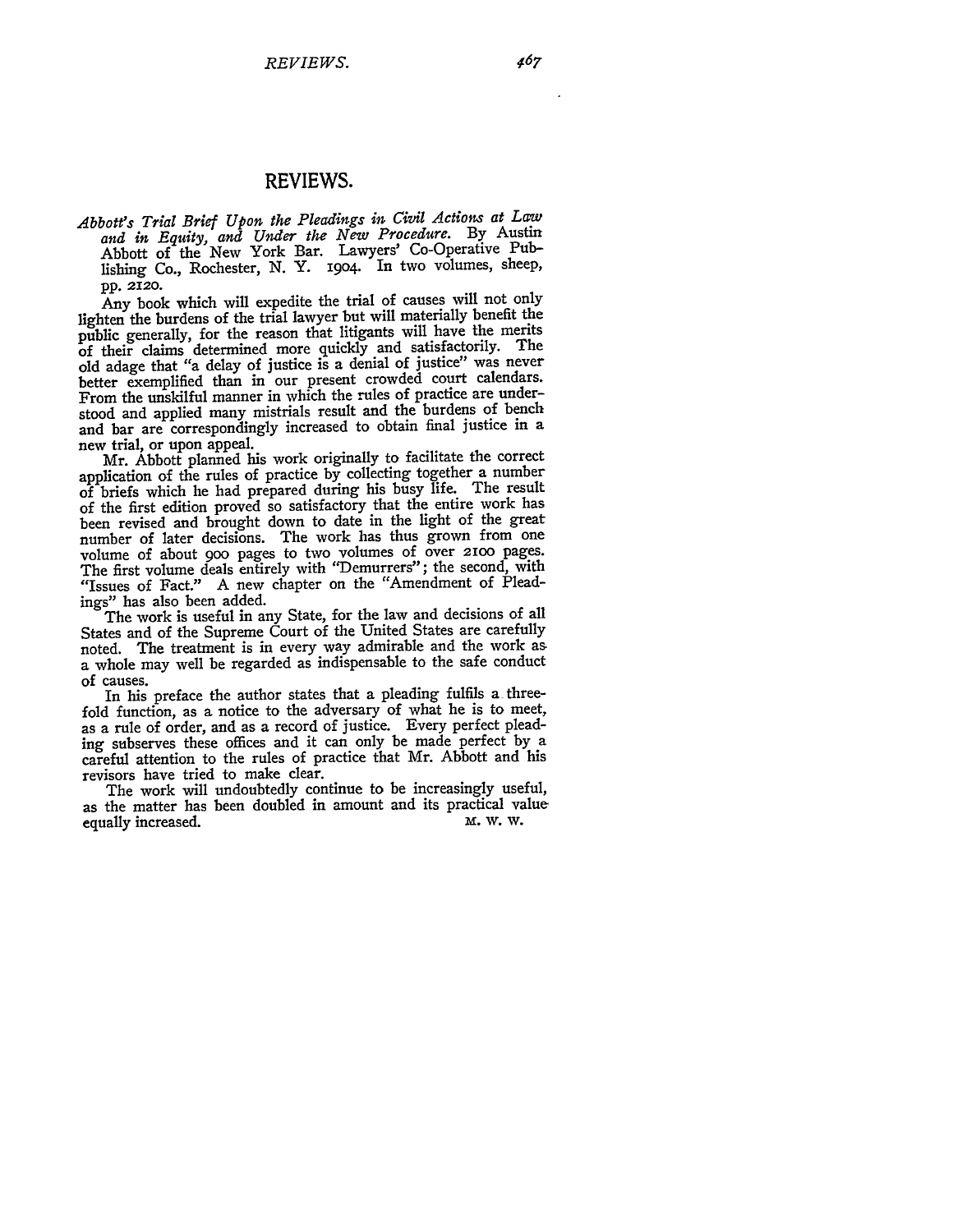*A Treatise on Special Subjects of the Law of Real Property. By* Alfred **G.** Reeves, Professor of Law in the New York Law School. Little, Brown and Company, Boston. 1904. I vol., sheep, **pp.** lxv and 913.

This is the first of two volumes in which the author intends to give the profession and the student a new treatise upon the law of real property. His aim as expressed in the preface is set forth in a work of convenient size for students and lawyers "the common law of real property, as it is to-day, developed with the aid of the old landmarks of legislation into a system of rounded symmetry and logical beauty, together with the accompanying typical code of one important State"-New York. Students of the law, particu- larly those in Professor Reeves's classes, would seem to be those for whom this volume is particularly intended; and for them it seems to us admirably adapted. The most prominent characteristic of the book to the reviewer is its clearness and simplicity of statement and arrangement. The whole subject is admirably summarized in the Outline in Chapter IV and in the tabulated summary at the conclusion of that chapter. As an instance of the clear and skillful treatment of an abstruse subject which is often a source of perplexity<br>and confusion to the student we would mention especially Chapter<br>XIX, on the origin and development of the use. The provisions<br>of the New York Real Pro their appropriate chapters in the text, serve to make the book, as the author intended it, "a practically complete treatise on New York real property law," and so especially valuable to New York students, but they do not prevent it from being at the same time one of the best text-books on the particular branches of the law of real property which it treats. The authorities cited seem to have been selected with care and with an aim to secure quality rather than quantity, a most commendable object in the case of a branch of the law so overburdened with authorities as that of real property. The more recent cases are cited in preference to the older ones, a practice which we approve in respect to any subject which like this one is constantly undergoing slight but important changes. Taking the book as a whole, we do not hesitate to recommend it to the student as an admirably clear and careful—though, mend it to the student as an admirably clear and careful-though, it may be, somewhat elementary-treatise upon some of the more important branches of the law of real property, and to the general practitioner, but more especially the New York lawyer, as a valuable practitioner, but more especially the New York lawyer, as a valuable commentary on the real property law of that State.  $\overline{c}$ . B.

*Law in Daily Life.* Translated from the German of Rud von Jhering by Henry Goudy, D.C.L. Clarendon Press, Oxford, 19o4. Cloth, pp. *169.*

Professor Von Jhering has by this work contributed a highly original method of treating the study of law. It consists of a great number of pointed questions dealing with the most ordinary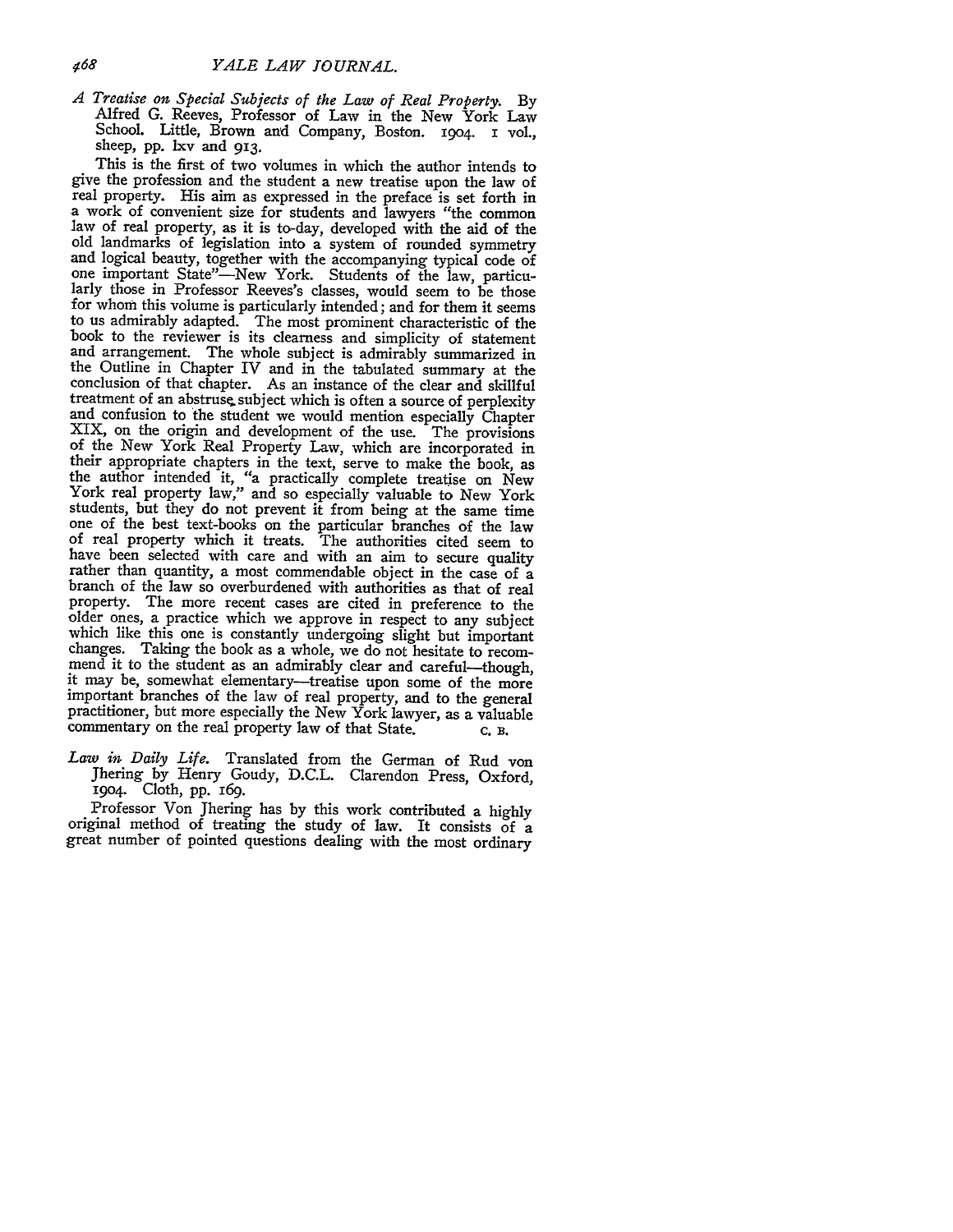*REVIEWS.*

affairs of life, principally in the subjects of possession, delict and contract. The minutest details of daily life are examined and their legal consequences brought out. The questions demand close thought and a wide range of study, and fhe whole work is a product of remarkable ingenuity and skill. The book, however, would seem better suited to the original purpose of the author-for scholars at the German universities-than to the ordinary American student, at least, the questions being highly theoretical and based to a great extent on the Roman jurisprudence-a thing, however, to be expected in the work of a great Romanist. However, as the translator says, "the book may be of interest as showing to what delicate legal problems the simplest facts of everyday life may give rise." In Germany and other continental countries the work has run through many editions, but this is the first attempt to reproduce it in English. The translator, Professor Goudy of Oxford, has appended a number of original questions of the same general nature as those of the author. To the student of jurisprudence, the great names of both author and translator will commend the work.

**R. H. S.**

*Chancery Praclice.* **By** John **G.** Henderson, LL.D. T. H. Flood & Co., Chicago. **19o4.** Sheep, **pp. 1170.**

The first one hundred and fifty pages of this work embody an account of the origin and early history of the Court of Chancery that is more than ordinarily interesting. They serve as an introduction to a treatise, not mainly on the general practice in Chancery, but rather on that practice as it directly concerns references to masters and others of like authority. The nature of their office and their powers, the manner of reference to them, the hearing before them, their report, and the subsequent proceedings in regard to it, sales **by** them, and the assessment of fees are fully discussed. Decisions are freely quoted, and the rules and statutory provisions of the various jurisdictions are adverted to at length, and forms are liberally scattered throughout the text. Its rather colloquial style, its constant repetitions, its lengthy quotations, its digressions from the immediate matter at issue to treat of principles common to all branches of the law, if more appropriate to the lecture platform than the text-book, yet serve to enforce and round out the statements of the author. The work well fills a vacancy in the field of legal authority. **w. M. M.**

*Text-Book of the Patent Law of the United States.* **By** Albert H. Walker. Fourth Edition. Baker, Voorhis and Co., New York. **19o4.** Sheep, pp. 775.

In 1897, Judge Gilbert construed the opinion of the Supreme Court of the United States in *Coupe v. Royer,* **155 U. S.** 581 (1895),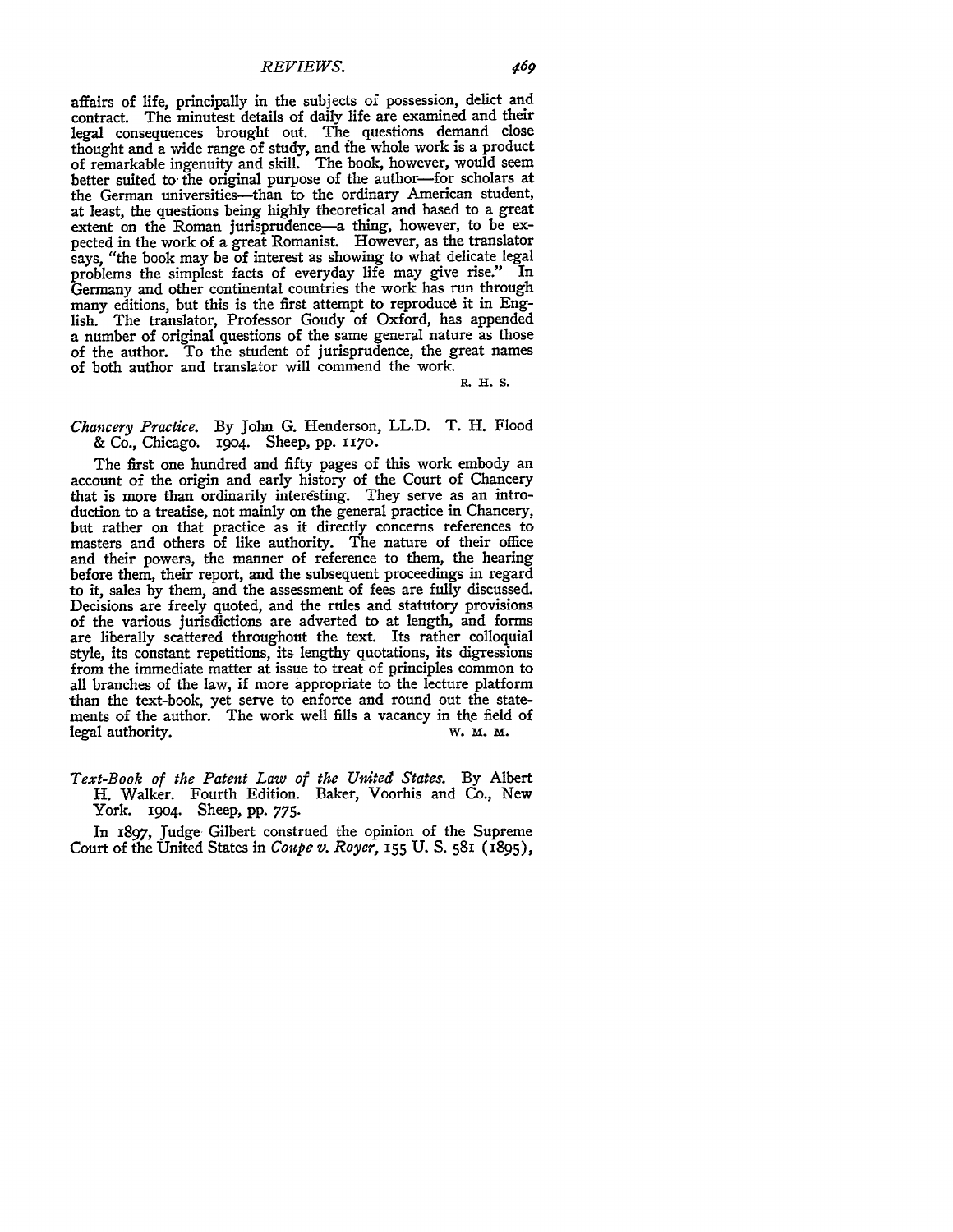as a disaffirmance of a number of decided cases, among them one in his own circuit, *Hunt Fruit Packing Co. v. Cassiday*,  $64$  Fed. Rep. 585. This is but one of the many instances of the necessity for a revision and new edition of Mr. Walker's excellent work. Since the third edition appeared in 1895, Congress has enacted six statutes amending the patent laws. These facts together with the great reputation of Mr. Walker as a practicing patent attorney, a lecturer on the patent laws, and the author of the three former editions of this estimable work, render the 4th edition of Walker on Patents an invaluable addition to the library of every patent attorney in the country. **Cancelland Country. C. B.** W.

*The Bankruptcy Act of -898, Annotated and Explained.* By John M. Gould and Arthur W. Blakemore. Little Brown and Company, Boston. **19o4.** Buckram, pp. 263.

The title appearing on the cover is somewhat misleading. "Gould and Blakemore on Bankruptcy" naturally leads one to expect within its covers a treatise on the subject. The work is a copy of the Act of 1898 and Amendments, together with the General Orders and Forms in Bankruptcy, all of which, accompanied by marginal notes and an index, can be obtained by addressing a request to the Clerk of the Supreme Court of the United States. The particular value of the volume under review, however, consists in the annotations at the end of each section. Here the cases that have construed the respective sections, together with brief statements of their holdings, are carefully collected. A work of this kind has been greatly needed, and as the authors have filled this want in an adequate manner, we feel that they deserve the sincere appreciation of those who must cope with the none too lucid provisions of the Bankruptcy Law. **J. 1.** S.

*The Police Power. Public Policy and Constitutional Rights. By* Earnest Freund, Professor of Jurisprudence and Public Law in the University of Chicago. Callaghan & Company, Chicago. **19o4.** Sheep, pp. 819.

The law of the police power is still in its formative stage. For some time the need of an adequate work upon the subject has been felt. This want has now been supplied by the work under review. The author has treated the subject in a manner worthy of its importance and interest, and his work should very materially contribute to a more correct understanding of this branch of the law.

The author has divided his work into three parts. The first develops the idea of the police power, discussing its methods of operation, and showing its relation to the federal government. The second part has to do with the economic interests relating to the

470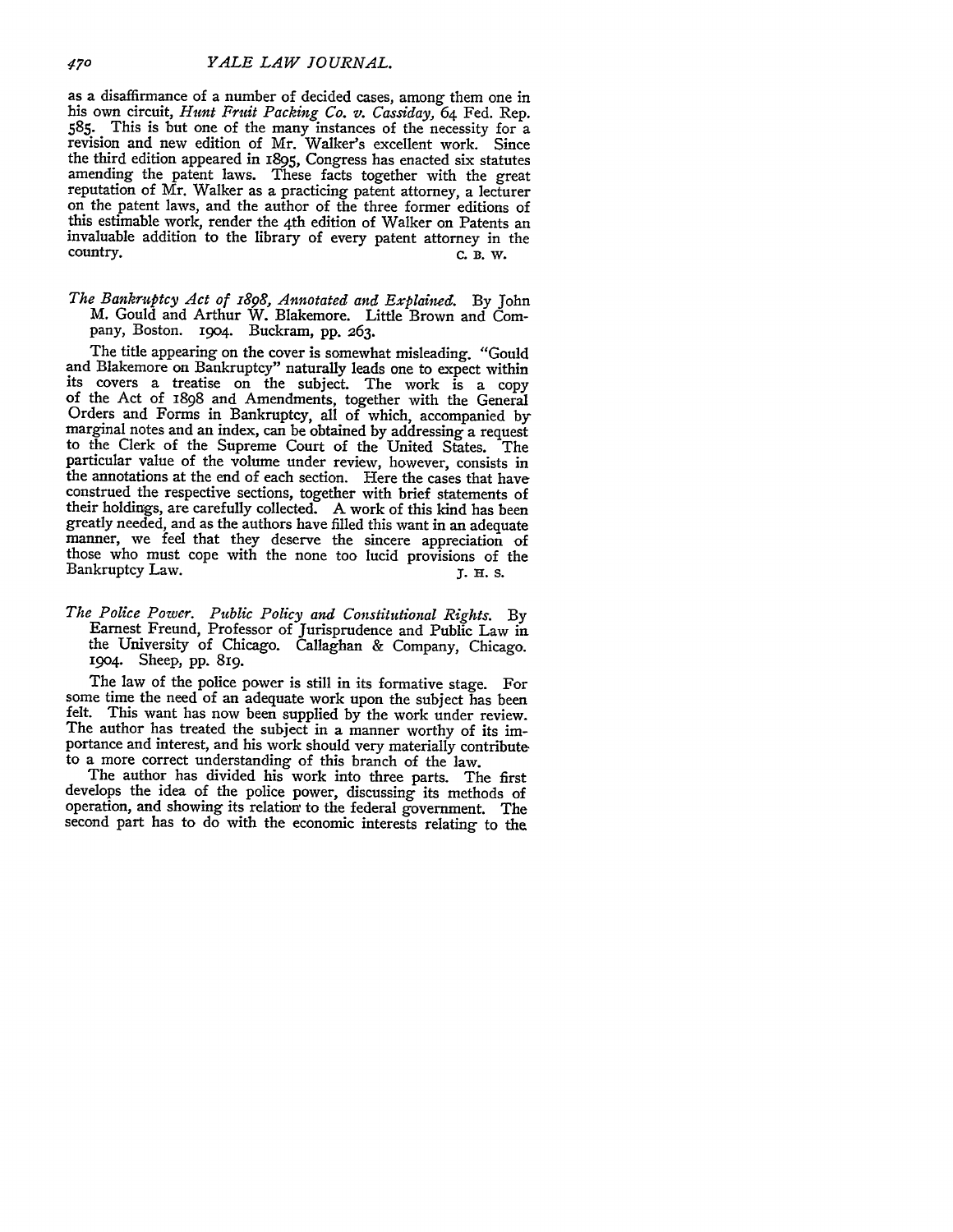*REVIEWS.*

conditions of production and distribution of wealth. This is very uncertain ground and the author recognizes the difficulty of the situation. It is a serious question how far the constitutional right of liberty of contract controls the police power. The chapters in this division on the protection of laborers, combinations of laborers, combinations of capital, and on corporations are timely, and add much to the value of the work. The third part deals with the fundamental rights under the police power, being treated under the three main heads of liberty, property and equality.

The book is well written and the author deserves great credit for the clear and comprehensive manner in which he has treated the subject.  $J \cdot J \cdot F$ . -the subject. **J. j. F.**

## *The Conveyance of Estates in Fee by Deed.* **By** James H. Brewster. Boobs-Merrill Co., Indianapolis, 19o4. Sheep, pp. 6o7.

Professor Brewster, we understand, has been engaged in writing the manuscript of this book for more than seven years. He does not tell us so in his preface, but modestly states that "those most familiar with this important part of real property will most readily conceive the difficulties in treating it within the compass of a single volume." All must appreciate this difficulty, and those who read the work will admire the manner in which the author has performed the task.

The topics are discussed in the following order: alienation in general; the chief methods of voluntary alienation; different kinds of deeds; the date; the parties; recitals; the consideration; the operative words; the description of the property; exceptions; reservations: conditions; covenants-for title-other than for title; signing; sealing; attestation; acknowledgment; delivery; the conveyance of the real estates of infants-of persons of unsound mind--of married women; the homestead in conveyancing; capacity of corporations to purchase and convey real property; capacity of aliens; capacity of convicts; disability of grantor arising from adverse possession; the examination of title, and registration of title.

In commending the author's achievement, we should not overlook the excellent work of the publishers. They have had the book printed in large type with generous spacing between the lines. feature, which we cannot praise too much, is often overlooked. The lawyer's eyes ought not to be put to the constant strain of following lines so closely set that he must often use a pencil to follow them. Law printing should advance with the progress of general publication, which has a view to the comfort and eyesight of the reader.

The profession will doubtless give "Brewster on Conveyancing" the welcome it deserves, as shedding new light upon a subject covered with the dust of obscure and minor treatment by other text writers, and will eventually raise it to the position of a standard work.<br>
J. H. S. work. **J. H. S.**